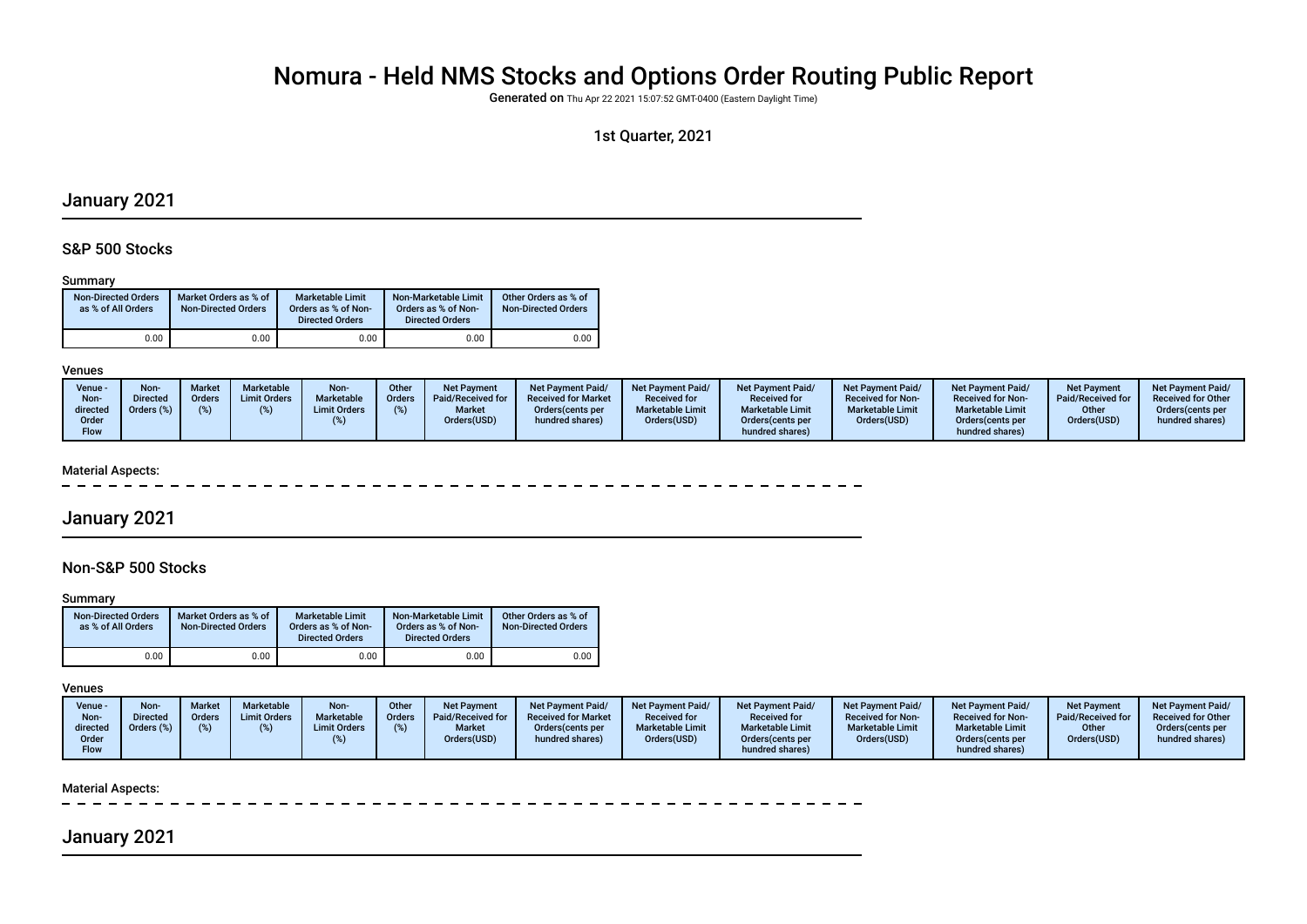## **Options**

## Summary

| <b>Non-Directed Orders</b><br>as % of All Orders | Market Orders as % of<br><b>Non-Directed Orders</b> | <b>Marketable Limit</b><br>Orders as % of Non-<br><b>Directed Orders</b> | Non-Marketable Limit<br>Orders as % of Non-<br><b>Directed Orders</b> | Other Orders as % of<br><b>Non-Directed Orders</b> |
|--------------------------------------------------|-----------------------------------------------------|--------------------------------------------------------------------------|-----------------------------------------------------------------------|----------------------------------------------------|
| 100.00                                           | 3.93                                                | 0.00                                                                     | 0.00                                                                  | 96.07                                              |

#### Venues

| Venue -<br>Non-directed<br><b>Order Flow</b>                            | Non-<br><b>Directed</b><br>Orders (%) | <b>Market</b><br>Orders<br>(%) | Marketable<br><b>Limit Orders</b><br>(%) | Non-<br>Marketable<br><b>Limit Orders</b><br>(%) | Other<br><b>Orders</b><br>(%) | <b>Net Payment</b><br>Paid/Received for<br><b>Market</b><br>Orders(USD) | Net Payment Paid/<br><b>Received for Market</b><br>Orders (cents per<br>hundred shares) | <b>Net Payment Paid/</b><br><b>Received for</b><br><b>Marketable Limit</b><br>Orders(USD) | Net Payment Paid/<br><b>Received for</b><br><b>Marketable Limit</b><br>Orders (cents per<br>hundred shares) | Net Payment Paid/<br><b>Received for Non-</b><br><b>Marketable Limit</b><br>Orders(USD) | Net Payment Paid/<br><b>Received for Non-</b><br><b>Marketable Limit</b><br>Orders(cents per<br>hundred shares) | <b>Net Payment</b><br>Paid/Received<br>for Other<br>Orders(USD) | Net Payment Paid/<br><b>Received for Other</b><br>Orders(cents per<br>hundred shares) |
|-------------------------------------------------------------------------|---------------------------------------|--------------------------------|------------------------------------------|--------------------------------------------------|-------------------------------|-------------------------------------------------------------------------|-----------------------------------------------------------------------------------------|-------------------------------------------------------------------------------------------|-------------------------------------------------------------------------------------------------------------|-----------------------------------------------------------------------------------------|-----------------------------------------------------------------------------------------------------------------|-----------------------------------------------------------------|---------------------------------------------------------------------------------------|
| <b>INSTINET</b>                                                         | 88.93                                 | 1.20                           | 0.00                                     | 0.00                                             | 98.80                         | $-87.77$                                                                | $-3.2509$                                                                               | $\mathbf{0}$                                                                              | 0.0000                                                                                                      | $^{\circ}$                                                                              | 0.0000                                                                                                          | 18,954.88                                                       | 5.6354                                                                                |
| <b>ICAP</b>                                                             | 4.51                                  | 24.46                          | 0.00                                     | 0.00                                             | 75.54                         | 1,999.05                                                                | 13.5639                                                                                 | $\overline{0}$                                                                            | 0.0000                                                                                                      | $^{\circ}$                                                                              | 0.0000                                                                                                          | 8,056.03                                                        | 13.5639                                                                               |
| CASY                                                                    | 2.24                                  | 28.99                          | 0.00                                     | 0.00                                             | 71.01                         | 6,231.7                                                                 | 16.6837                                                                                 | $\mathbf{0}$                                                                              | 0.0000                                                                                                      | $\mathbf 0$                                                                             | 0.0000                                                                                                          | 8,990.99                                                        | 11.1991                                                                               |
| Pyramid                                                                 | 1.53                                  | 4.26                           | 0.00                                     | 0.00                                             | 95.74                         | 41.91                                                                   | 65.4900                                                                                 | $\Omega$                                                                                  | 0.0000                                                                                                      | $\Omega$                                                                                | 0.0000                                                                                                          | 4,814.82                                                        | 64.1207                                                                               |
| Oppenheimer                                                             | 0.55                                  | 0.00                           | 0.00                                     | 0.00                                             | 100.00                        | $\Omega$                                                                | 0.0000                                                                                  | $\Omega$                                                                                  | 0.0000                                                                                                      | $\Omega$                                                                                | 0.0000                                                                                                          | 1,383.48                                                        | 87.8400                                                                               |
| <b>TULLETT</b><br>PREBON<br><b>FINANCIAL</b><br><b>SERVICES LLC</b>     | 0.42                                  | 84.62                          | 0.00                                     | 0.00                                             | 15.38                         | 5,405.73                                                                | 27.8416                                                                                 | $\Omega$                                                                                  | 0.0000                                                                                                      | $\Omega$                                                                                | 0.0000                                                                                                          | 1,820.79                                                        | 50.9027                                                                               |
| <b>XFA</b>                                                              | 0.36                                  | 18.18                          | 0.00                                     | 0.00                                             | 81.82                         | 25.65                                                                   | 71.2400                                                                                 | $\mathbf{0}$                                                                              | 0.0000                                                                                                      | $\Omega$                                                                                | 0.0000                                                                                                          | 2,413.09                                                        | 71.0986                                                                               |
| Wallachbeth                                                             | 0.32                                  | 100.00                         | 0.00                                     | 0.00                                             | 0.00                          | 2,332.52                                                                | 36.1800                                                                                 | $\mathbf{0}$                                                                              | 0.0000                                                                                                      | $\Omega$                                                                                | 0.0000                                                                                                          | $\mathbf{0}$                                                    | 0.0000                                                                                |
| ED&FMAN<br>CAPITAL<br><b>MARKETS INC.</b>                               | 0.26                                  | 0.00                           | 0.00                                     | 0.00                                             | 100.00                        | $\mathbf 0$                                                             | 0.0000                                                                                  | $\Omega$                                                                                  | 0.0000                                                                                                      | $\Omega$                                                                                | 0.0000                                                                                                          | 2,515.72                                                        | 47.4664                                                                               |
| <b>TRADITION</b><br><b>SECURITIES AND</b><br><b>DERIVATIVES</b><br>INC. | 0.23                                  | 14.29                          | 0.00                                     | 0.00                                             | 85.71                         | 478.4                                                                   | 47.8400                                                                                 | $\Omega$                                                                                  | 0.0000                                                                                                      | $\Omega$                                                                                | 0.0000                                                                                                          | 405.14                                                          | 47.6635                                                                               |

Material Aspects: INSTINET: Nomura Receives Rebates From Instinet

ICAP: No Material Aspects to Disclose

CASY: No Material Aspects to Disclose

Pyramid: No Material Aspects to Disclose

Oppenheimer: No Material Aspects to Disclose

TULLETT PREBON FINANCIAL SERVICES LLC: No Material Aspects to Disclose

XFA: No Material Aspects to Disclose

Wallachbeth: No Material Aspects to Disclose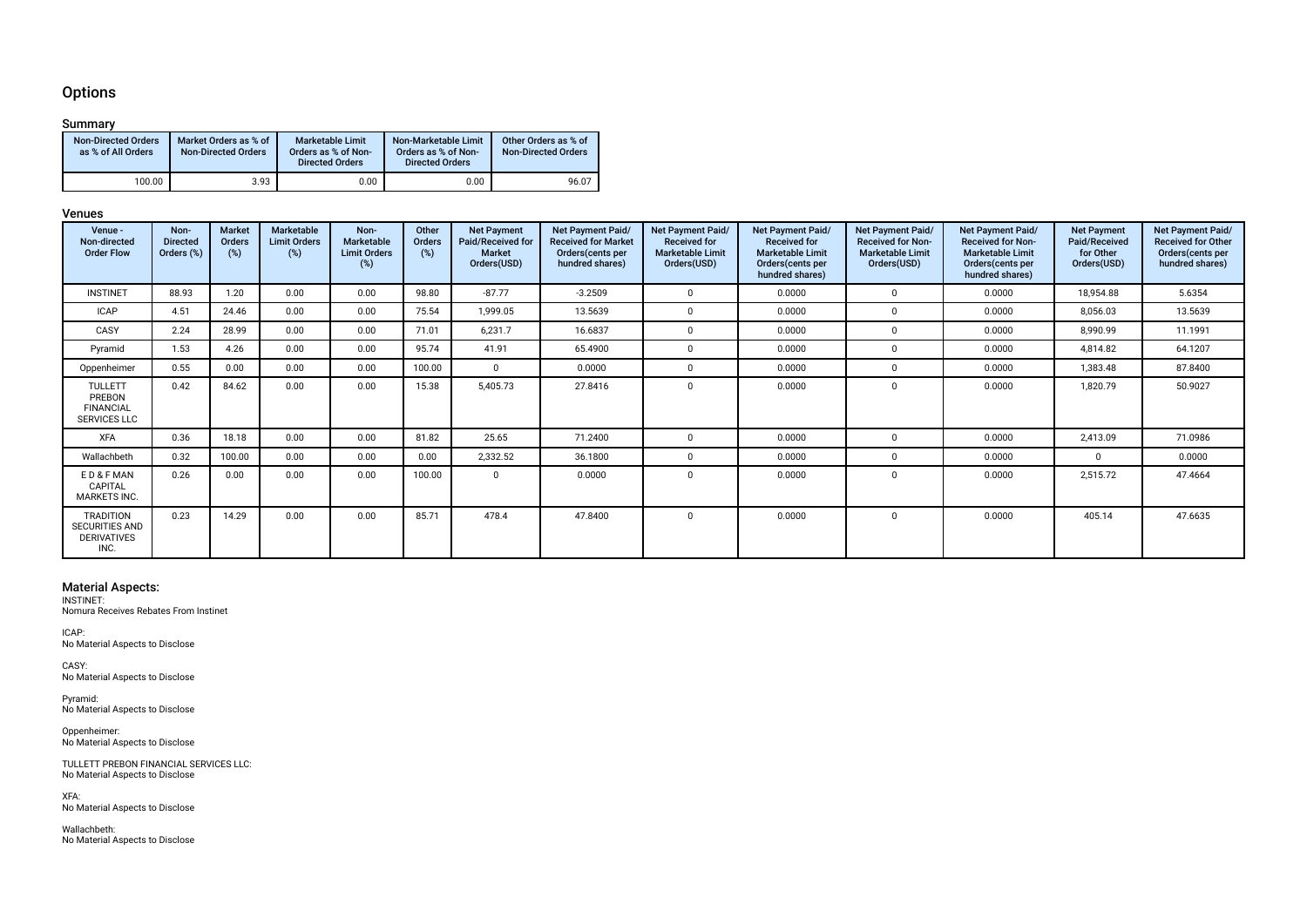TRADITION SECURITIES AND DERIVATIVES INC.: No Material Aspects to Disclose

# February 2021

## S&P 500 Stocks

#### Summary

| <b>Non-Directed Orders</b><br>as % of All Orders | Market Orders as % of<br><b>Non-Directed Orders</b> | Marketable Limit<br>Orders as % of Non-<br><b>Directed Orders</b> | Non-Marketable Limit<br>Orders as % of Non-<br><b>Directed Orders</b> | Other Orders as % of<br><b>Non-Directed Orders</b> |
|--------------------------------------------------|-----------------------------------------------------|-------------------------------------------------------------------|-----------------------------------------------------------------------|----------------------------------------------------|
| 0.00                                             | 0.00                                                | 0.00                                                              | 0.00                                                                  | 0.00                                               |

### Venues

| Venue -<br>Non-<br>directed<br>Order<br>Flow | Non-<br><b>Directed</b><br>Orders (%) | <b>Market</b><br><b>Orders</b> | <b>Marketable</b><br><b>Limit Orders</b> | Non-<br><b>Marketable</b><br><b>Limit Orders</b> | Other<br>Orders | <b>Net Payment</b><br>Paid/Received for<br><b>Market</b><br>Orders(USD) | <b>Net Payment Paid/</b><br><b>Received for Market</b><br>Orders (cents per<br>hundred shares) | <b>Net Payment Paid/</b><br><b>Received for</b><br><b>Marketable Limit</b><br>Orders(USD) | <b>Net Payment Paid/</b><br><b>Received for</b><br><b>Marketable Limit</b><br>Orders (cents per<br>hundred shares) | Net Payment Paid/<br><b>Received for Non-</b><br><b>Marketable Limit</b><br>Orders(USD) | <b>Net Payment Paid/</b><br><b>Received for Non-</b><br><b>Marketable Limit</b><br>Orders(cents per<br>hundred shares) | <b>Net Payment</b><br>Paid/Received for<br>Other<br>Orders(USD) | <b>Net Payment Paid/</b><br><b>Received for Other</b><br>Orders (cents per<br>hundred shares) |
|----------------------------------------------|---------------------------------------|--------------------------------|------------------------------------------|--------------------------------------------------|-----------------|-------------------------------------------------------------------------|------------------------------------------------------------------------------------------------|-------------------------------------------------------------------------------------------|--------------------------------------------------------------------------------------------------------------------|-----------------------------------------------------------------------------------------|------------------------------------------------------------------------------------------------------------------------|-----------------------------------------------------------------|-----------------------------------------------------------------------------------------------|
|----------------------------------------------|---------------------------------------|--------------------------------|------------------------------------------|--------------------------------------------------|-----------------|-------------------------------------------------------------------------|------------------------------------------------------------------------------------------------|-------------------------------------------------------------------------------------------|--------------------------------------------------------------------------------------------------------------------|-----------------------------------------------------------------------------------------|------------------------------------------------------------------------------------------------------------------------|-----------------------------------------------------------------|-----------------------------------------------------------------------------------------------|

## Material Aspects:

 $\sim$ 

# February 2021

## Non-S&P 500 Stocks

Summary

| <b>Non-Directed Orders</b><br>as % of All Orders | Market Orders as % of<br><b>Non-Directed Orders</b> | Marketable Limit<br>Orders as % of Non-<br><b>Directed Orders</b> | Non-Marketable Limit<br>Orders as % of Non-<br><b>Directed Orders</b> | Other Orders as % of<br><b>Non-Directed Orders</b> |
|--------------------------------------------------|-----------------------------------------------------|-------------------------------------------------------------------|-----------------------------------------------------------------------|----------------------------------------------------|
| 0.00                                             | 0.00                                                | 0.00                                                              | 0.00                                                                  | 0.00                                               |

## Venues

| Venue -<br>Non-<br>directed<br>Order<br>Flow | Non<br><b>Directed</b><br>Orders (%) | <b>Market</b><br><b>Orders</b><br>(% ) | Marketable<br><b>Limit Orders</b> | Non-<br>Marketable<br><b>Limit Orders</b> | Other<br><b>Orders</b> | <b>Net Payment</b><br>Paid/Received for<br><b>Market</b><br>Orders(USD) | <b>Net Payment Paid/</b><br><b>Received for Market</b><br>Orders (cents per<br>hundred shares) | <b>Net Payment Paid/</b><br><b>Received for</b><br><b>Marketable Limit</b><br>Orders(USD) | <b>Net Payment Paid/</b><br><b>Received for</b><br><b>Marketable Limit</b><br>Orders (cents per<br>hundred shares) | <b>Net Payment Paid/</b><br><b>Received for Non-</b><br><b>Marketable Limit</b><br>Orders(USD) | Net Payment Paid/<br><b>Received for Non-</b><br><b>Marketable Limit</b><br>Orders(cents per<br>hundred shares) | <b>Net Payment</b><br>Paid/Received for<br>Other<br>Orders(USD) | <b>Net Payment Paid/</b><br><b>Received for Other</b><br>Orders (cents per<br>hundred shares) |
|----------------------------------------------|--------------------------------------|----------------------------------------|-----------------------------------|-------------------------------------------|------------------------|-------------------------------------------------------------------------|------------------------------------------------------------------------------------------------|-------------------------------------------------------------------------------------------|--------------------------------------------------------------------------------------------------------------------|------------------------------------------------------------------------------------------------|-----------------------------------------------------------------------------------------------------------------|-----------------------------------------------------------------|-----------------------------------------------------------------------------------------------|
|----------------------------------------------|--------------------------------------|----------------------------------------|-----------------------------------|-------------------------------------------|------------------------|-------------------------------------------------------------------------|------------------------------------------------------------------------------------------------|-------------------------------------------------------------------------------------------|--------------------------------------------------------------------------------------------------------------------|------------------------------------------------------------------------------------------------|-----------------------------------------------------------------------------------------------------------------|-----------------------------------------------------------------|-----------------------------------------------------------------------------------------------|

## Material Aspects:

 $=$   $=$   $\frac{1}{2} \frac{1}{2} \frac{1}{2} \frac{1}{2} \frac{1}{2} \frac{1}{2} \frac{1}{2} \frac{1}{2} \frac{1}{2} \frac{1}{2} \frac{1}{2} \frac{1}{2} \frac{1}{2} \frac{1}{2} \frac{1}{2} \frac{1}{2} \frac{1}{2} \frac{1}{2} \frac{1}{2} \frac{1}{2} \frac{1}{2} \frac{1}{2} \frac{1}{2} \frac{1}{2} \frac{1}{2} \frac{1}{2} \frac{1}{2} \frac{1}{2} \frac{1}{2} \frac{1}{2} \frac{1}{2} \frac{$  $\overline{\phantom{0}}$ 

# February 2021

**Options** 

 $\overline{\phantom{a}}$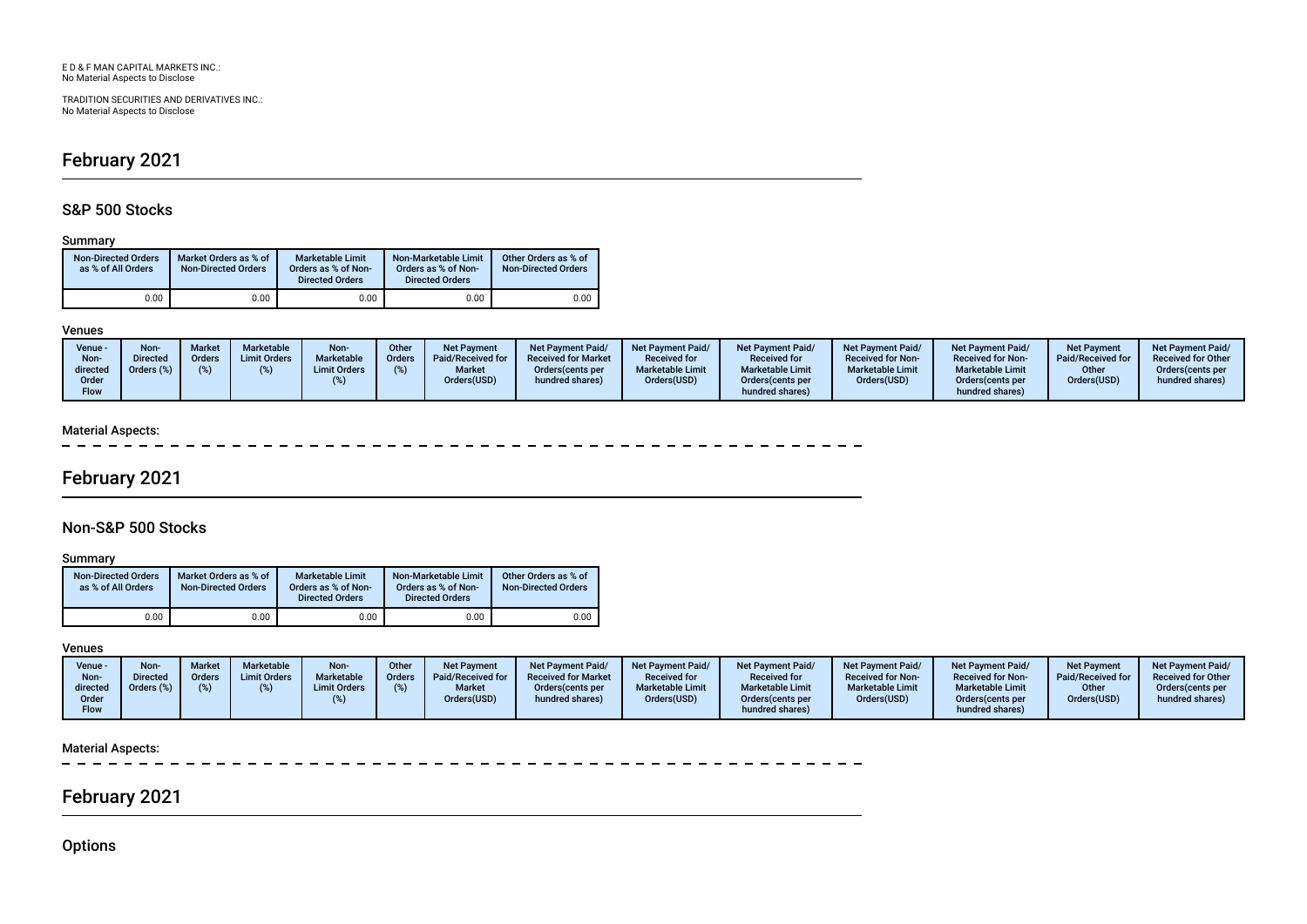#### Summary

| <b>Non-Directed Orders</b><br>as % of All Orders | Market Orders as % of<br>Non-Directed Orders | <b>Marketable Limit</b><br>Orders as % of Non-<br><b>Directed Orders</b> | Non-Marketable Limit<br>Orders as % of Non-<br><b>Directed Orders</b> | Other Orders as % of<br><b>Non-Directed Orders</b> |
|--------------------------------------------------|----------------------------------------------|--------------------------------------------------------------------------|-----------------------------------------------------------------------|----------------------------------------------------|
| 100.00                                           | 3.91                                         | 0.00                                                                     | 0.00                                                                  | 96.09                                              |

#### Venues

| Venue -<br>Non-directed Order<br><b>Flow</b>                     | Non-<br><b>Directed</b><br>Orders (%) | Market<br>Orders<br>(%) | <b>Marketable</b><br><b>Limit Orders</b><br>(%) | Non-<br>Marketable<br><b>Limit Orders</b><br>(%) | Other<br>Orders<br>(%) | <b>Net Payment</b><br>Paid/Received<br>for Market<br>Orders(USD) | Net Payment Paid/<br><b>Received for Market</b><br>Orders (cents per<br>hundred shares) | Net Payment Paid/<br><b>Received for</b><br><b>Marketable Limit</b><br>Orders(USD) | <b>Net Payment Paid/</b><br><b>Received for</b><br><b>Marketable Limit</b><br>Orders(cents per<br>hundred shares) | Net Payment Paid/<br><b>Received for Non-</b><br><b>Marketable Limit</b><br>Orders(USD) | Net Payment Paid/<br><b>Received for Non-</b><br><b>Marketable Limit</b><br>Orders (cents per<br>hundred shares) | <b>Net Payment</b><br>Paid/Received<br>for Other<br>Orders(USD) | Net Payment Paid/<br><b>Received for Other</b><br>Orders (cents per<br>hundred shares) |
|------------------------------------------------------------------|---------------------------------------|-------------------------|-------------------------------------------------|--------------------------------------------------|------------------------|------------------------------------------------------------------|-----------------------------------------------------------------------------------------|------------------------------------------------------------------------------------|-------------------------------------------------------------------------------------------------------------------|-----------------------------------------------------------------------------------------|------------------------------------------------------------------------------------------------------------------|-----------------------------------------------------------------|----------------------------------------------------------------------------------------|
| <b>INSTINET</b>                                                  | 91.67                                 | 2.13                    | 0.00                                            | 0.00                                             | 97.87                  | 1,130.38                                                         | 22.7531                                                                                 |                                                                                    | 0.0000                                                                                                            | $\Omega$                                                                                | 0.0000                                                                                                           | 20,756.71                                                       | 7.3278                                                                                 |
| <b>ICAP</b>                                                      | 3.73                                  | 31.72                   | 0.00                                            | 0.00                                             | 68.28                  | 4,743.01                                                         | 12.8649                                                                                 |                                                                                    | 0.0000                                                                                                            |                                                                                         | 0.0000                                                                                                           | 7,286.65                                                        | 12.8649                                                                                |
| CASY                                                             | 1.34                                  | 28.85                   | 0.00                                            | 0.00                                             | 71.15                  | 708.43                                                           | 14.2255                                                                                 |                                                                                    | 0.0000                                                                                                            |                                                                                         | 0.0000                                                                                                           | 4,797.63                                                        | 15.6688                                                                                |
| Oppenheimer                                                      | 1.05                                  | 0.00                    | 0.00                                            | 0.00                                             | 100.00                 | $\Omega$                                                         | 0.0000                                                                                  | $\Omega$                                                                           | 0.0000                                                                                                            |                                                                                         | 0.0000                                                                                                           | 5,746.72                                                        | 77.1061                                                                                |
| Pyramid                                                          | 0.77                                  | 23.33                   | 0.00                                            | 0.00                                             | 76.67                  | 466.29                                                           | 65.4900                                                                                 |                                                                                    | 0.0000                                                                                                            |                                                                                         | 0.0000                                                                                                           | 1,474.83                                                        | 65.4900                                                                                |
| <b>TRADITION</b><br><b>SECURITIES AND</b><br>DERIVATIVES INC.    | 0.44                                  | 0.00                    | 0.00                                            | 0.00                                             | 100.00                 | $\Omega$                                                         | 0.0000                                                                                  | $\Omega$                                                                           | 0.0000                                                                                                            | $\Omega$                                                                                | 0.0000                                                                                                           | 1,064.43                                                        | 54.2522                                                                                |
| <b>TULLETT PREBON</b><br><b>FINANCIAL</b><br><b>SERVICES LLC</b> | 0.39                                  | 40.00                   | 0.00                                            | 0.00                                             | 60.00                  | 5.336                                                            | 30.4914                                                                                 |                                                                                    | 0.0000                                                                                                            |                                                                                         | 0.0000                                                                                                           | 593.19                                                          | 31.1711                                                                                |
| ED&FMAN<br><b>CAPITAL MARKETS</b><br>INC.                        | 0.21                                  | 0.00                    | 0.00                                            | 0.00                                             | 100.00                 | $\Omega$                                                         | 0.0000                                                                                  | $\Omega$                                                                           | 0.0000                                                                                                            | $\Omega$                                                                                | 0.0000                                                                                                           | 1,170.45                                                        | 37.2400                                                                                |
| Lakeshore                                                        | 0.18                                  | 28.57                   | 0.00                                            | 0.00                                             | 71.43                  | 109.88                                                           | 54.9400                                                                                 |                                                                                    | 0.0000                                                                                                            |                                                                                         | 0.0000                                                                                                           | 230.75                                                          | 54.9400                                                                                |
| CORNERSTONE<br><b>MACRO LLC</b>                                  | 0.13                                  | 0.00                    | 0.00                                            | 0.00                                             | 100.00                 | $\Omega$                                                         | 0.0000                                                                                  | $\Omega$                                                                           | 0.0000                                                                                                            |                                                                                         | 0.0000                                                                                                           | 1,162.72                                                        | 145.3400                                                                               |

#### Material Aspects:

INSTINET:

Nomura Receives Rebates From Instinet

ICAP: No Material Aspects to Disclose

CASY: No Material Aspects to Disclose

Oppenheimer: No Material Aspects to Disclose

Pyramid: No Material Aspects to Disclose

TRADITION SECURITIES AND DERIVATIVES INC.: No Material Aspects to Disclose

TULLETT PREBON FINANCIAL SERVICES LLC: No Material Aspects to Disclose

E D & F MAN CAPITAL MARKETS INC.: No Material Aspects to Disclose

Lakeshore: No Material Aspects to Disclose

CORNERSTONE MACRO LLC: No Material Aspects to Disclose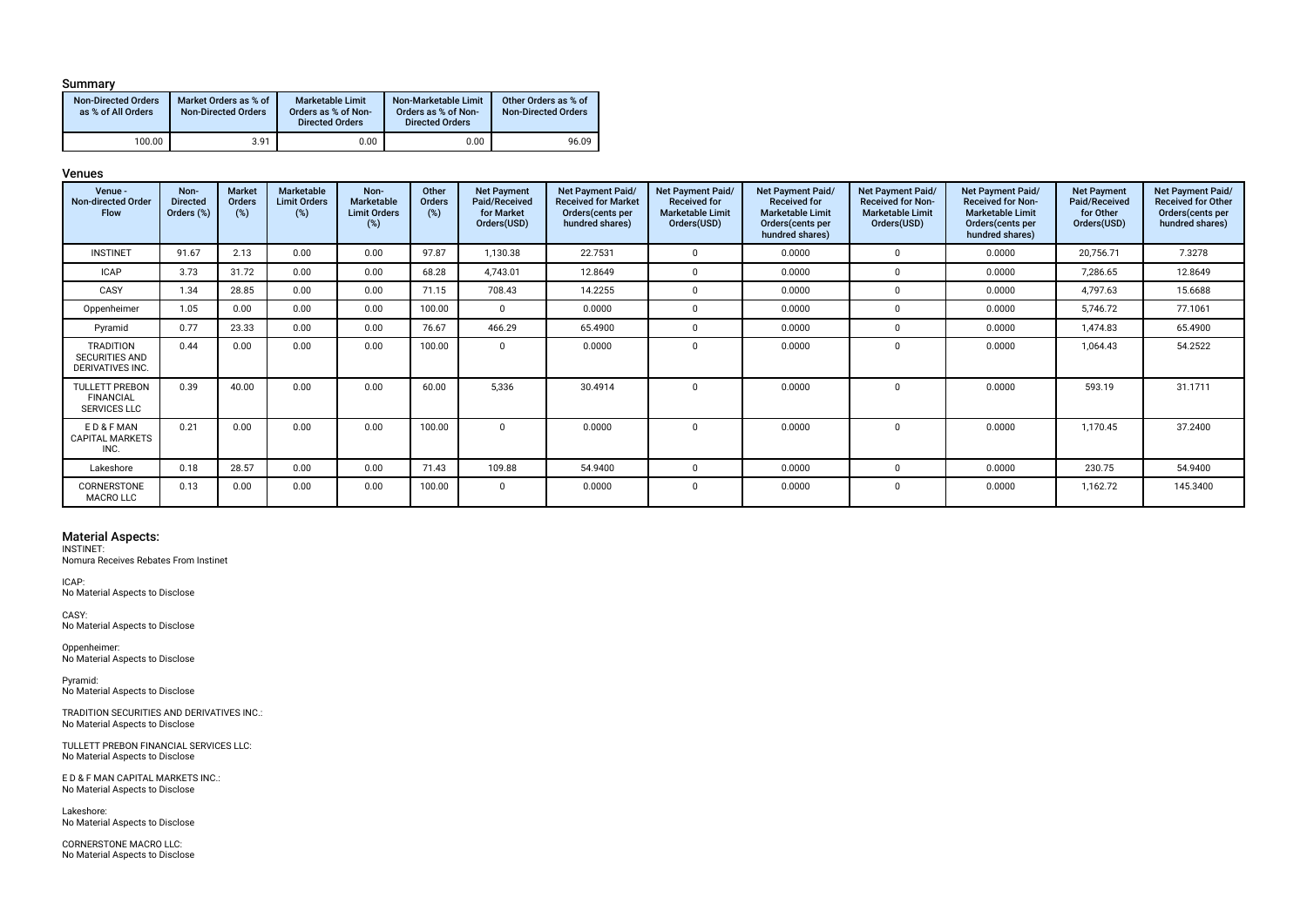# March 2021

## S&P 500 Stocks

## Summary

| <b>Non-Directed Orders</b><br>as % of All Orders | Market Orders as % of<br><b>Non-Directed Orders</b> | Marketable Limit<br>Orders as % of Non-<br><b>Directed Orders</b> | Non-Marketable Limit<br>Orders as % of Non-<br><b>Directed Orders</b> | Other Orders as % of<br><b>Non-Directed Orders</b> |  |  |
|--------------------------------------------------|-----------------------------------------------------|-------------------------------------------------------------------|-----------------------------------------------------------------------|----------------------------------------------------|--|--|
| 0.00                                             | 0.00                                                | 0.00                                                              | 0.00                                                                  | 0.00                                               |  |  |

## Venues

## Material Aspects:

 $\sim$   $\sim$ 

## March 2021

## Non-S&P 500 Stocks

Summary

| <b>Non-Directed Orders</b><br>as % of All Orders | Market Orders as % of<br><b>Non-Directed Orders</b> | <b>Marketable Limit</b><br>Orders as % of Non-<br><b>Directed Orders</b> | Non-Marketable Limit<br>Orders as % of Non-<br><b>Directed Orders</b> | Other Orders as % of<br><b>Non-Directed Orders</b> |  |  |
|--------------------------------------------------|-----------------------------------------------------|--------------------------------------------------------------------------|-----------------------------------------------------------------------|----------------------------------------------------|--|--|
| 0.00                                             | 0.00                                                | 0.00                                                                     | 0.00                                                                  | 0.00                                               |  |  |

## Venues

| Venue -<br>Non-<br>directed | Non-<br><b>Directed</b><br>Orders $(\%)$ | <b>Market</b><br>Orders | Marketable<br><b>Limit Orders</b> | Non-<br>Marketable<br><b>Limit Orders</b> | Other<br><b>Orders</b> | Net Payment<br>Paid/Received for<br><b>Market</b> | Net Payment Paid/<br><b>Received for Market</b><br>Orders (cents per | <b>Net Payment Paid/</b><br><b>Received for</b><br><b>Marketable Limit</b> | Net Payment Paid/<br><b>Received for</b><br><b>Marketable Limit</b> | <b>Net Payment Paid/</b><br><b>Received for Non-</b><br><b>Marketable Limit</b> | <b>Net Payment Paid/</b><br><b>Received for Non-</b><br><b>Marketable Limit</b> | <b>Net Payment</b><br>Paid/Received for<br>Other | <b>Net Payment Paid/</b><br><b>Received for Other</b><br>Orders (cents per |
|-----------------------------|------------------------------------------|-------------------------|-----------------------------------|-------------------------------------------|------------------------|---------------------------------------------------|----------------------------------------------------------------------|----------------------------------------------------------------------------|---------------------------------------------------------------------|---------------------------------------------------------------------------------|---------------------------------------------------------------------------------|--------------------------------------------------|----------------------------------------------------------------------------|
| Order<br>Flow               |                                          |                         |                                   |                                           |                        | Orders(USD)                                       | hundred shares)                                                      | Orders(USD)                                                                | Orders(cents per<br>hundred shares)                                 | Orders(USD)                                                                     | Orders(cents per<br>hundred shares)                                             | Orders(USD)                                      | hundred shares)                                                            |

# Material Aspects:<br> $- - - - -$

 $-$ 

# March 2021

**Options** 

Summary